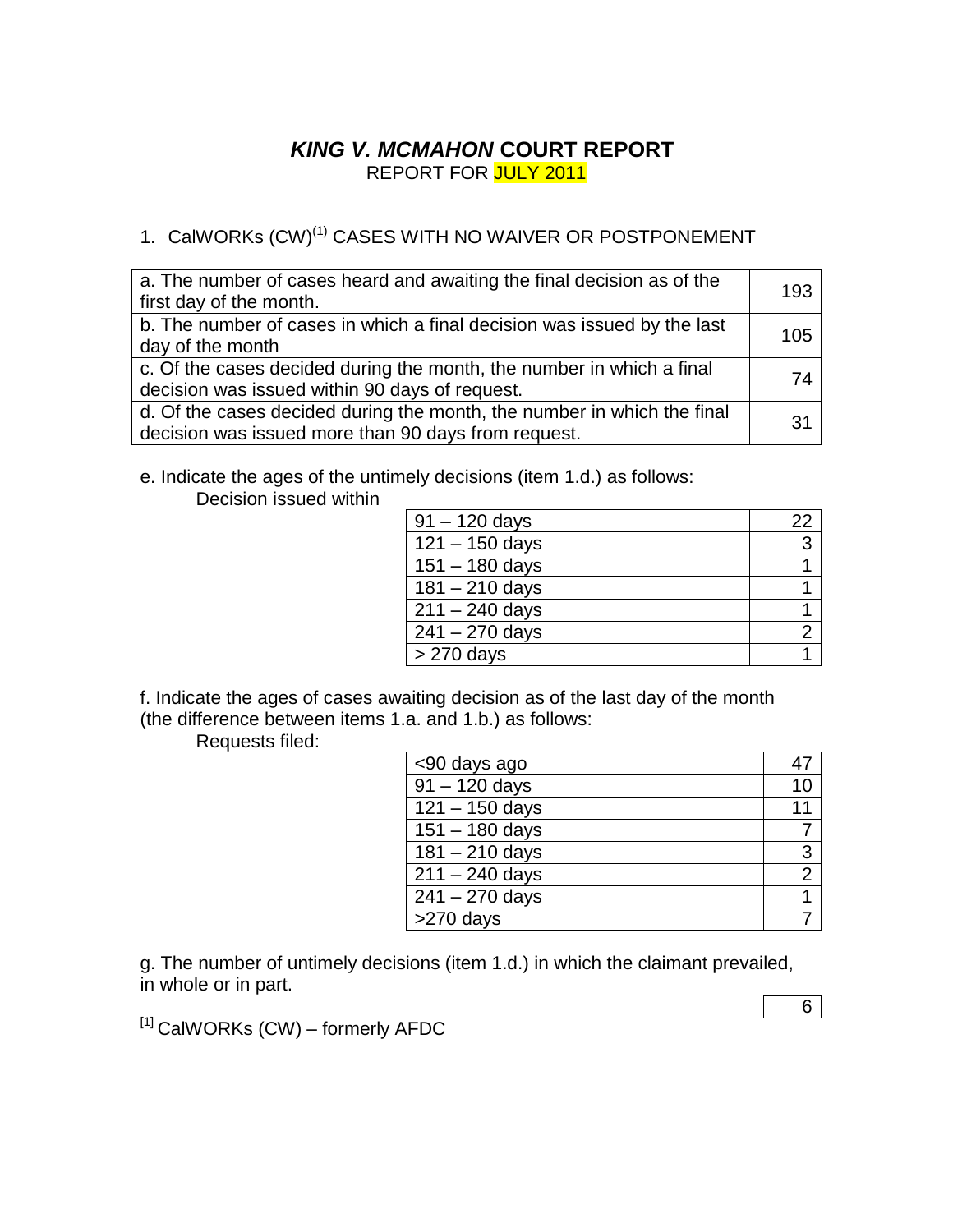## CW ONLY CASES WITH POST HEARING CONTINUANCE (WAIVER)

| a. The number of cases heard and awaiting final decision as of the first  | 39 |
|---------------------------------------------------------------------------|----|
| day of the month.                                                         |    |
| b. The number of cases in which the final decision was issued by the last | 16 |
| day of the month.                                                         |    |
| c. Of the cases decided during the month, the number in which the final   | 13 |
| decision was issued within 90 days of request.                            |    |
| d. Of the cases decided during the month, the number in which the final   | ◠  |
| decision was issued more than 90 days from request.                       |    |

### e. Indicate the age of the untimely decisions (item 2.d.) as follows:

Decisions issued within

| $91 - 120$ days    |  |
|--------------------|--|
| $121 - 150$ days   |  |
| $151 - 180$ days   |  |
| $181 - 210$ days   |  |
| $211 - 240$ days   |  |
| $241 - 270$ days   |  |
| More than 270 days |  |

f. Indicate the age of cases awaiting decision as of the last day of the month (the difference between items 2.a. and 2.b.) as follows:

Request filed:

| <90 days ago              |                |
|---------------------------|----------------|
| $\frac{1}{91} - 120$ days |                |
| $121 - 150$ days          |                |
| $151 - 180$ days          | $\overline{2}$ |
| $181 - 210$ days          |                |
| $211 - 240$ days          |                |
| $241 - 270$ days          |                |
| $>270$ days               |                |

g. The number of untimely decisions (item 3.d.) in which the claimant prevailed, in whole or in part.

0

• In those cases where the hearing was continued on the motion of the Administrative Law Judge prior to the close of the record or the record remained open after the hearing for submission of evidence, the number of days (1 day or greater) for continuance or holding the record open are computed as an extension to the 60 / 90 days from the date of the hearing request prior to indicating the age of a case having a post hearing continuance.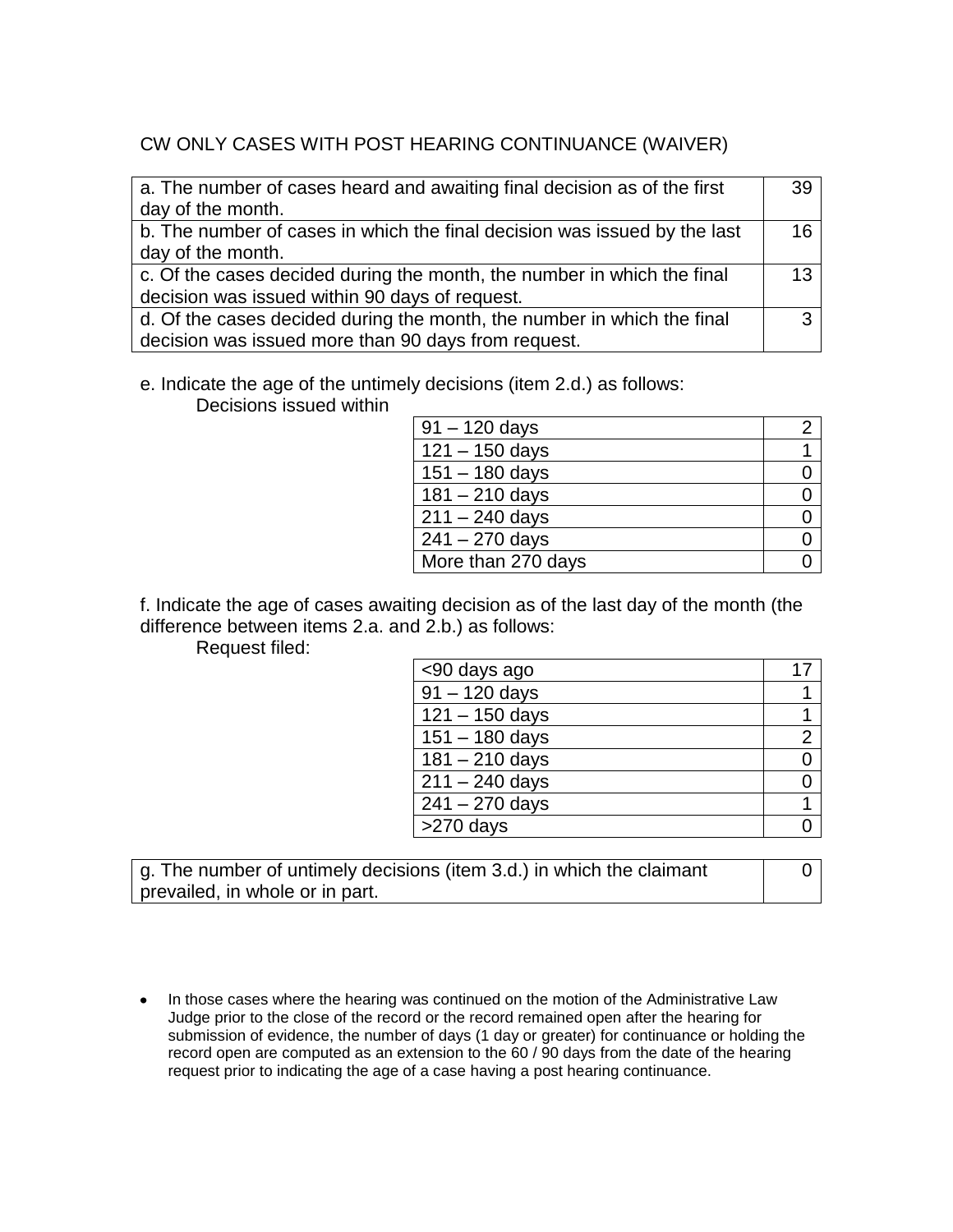## CW CASES WITH PREHEARING POSTPONEMENT

| a. The number of cases heard and awaiting final decision as of the first  | 103 |
|---------------------------------------------------------------------------|-----|
| day of the month.                                                         |     |
| b. The number of cases in which the final decision was issued by the last | 45  |
| day of the month.                                                         |     |
| c. Of the cases decided during the month, the number in which the final   | 28  |
| decision was issued within 90 days of request.                            |     |
| d. Of the cases decided during the month, the number in which the final   | 17  |
| decision was issued more than 90 days from request.                       |     |

e. Indicate the age of the untimely decisions (item 3.d.) as follows:

Decisions issued within

| $91 - 120$ days    |                |
|--------------------|----------------|
| $121 - 150$ days   | $\overline{2}$ |
| $151 - 180$ days   | $\overline{2}$ |
| $181 - 210$ days   |                |
| $211 - 240$ days   |                |
| $241 - 270$ days   |                |
| More than 270 days |                |

f. Indicate the age of cases awaiting decision as of the last day of the month (the difference between items 3.a. and 3.b.) as follows:

Request filed:

| <90 days ago           |   |
|------------------------|---|
| $\sqrt{91 - 120}$ days |   |
| $121 - 150$ days       |   |
| $151 - 180$ days       | 5 |
| $181 - 210$ days       | 3 |
| $211 - 240$ days       | 0 |
| $241 - 270$ days       |   |
| >270 days              |   |

g. The number of untimely decisions (item 3.d.) in which the claimant prevailed, in whole or in part. 5